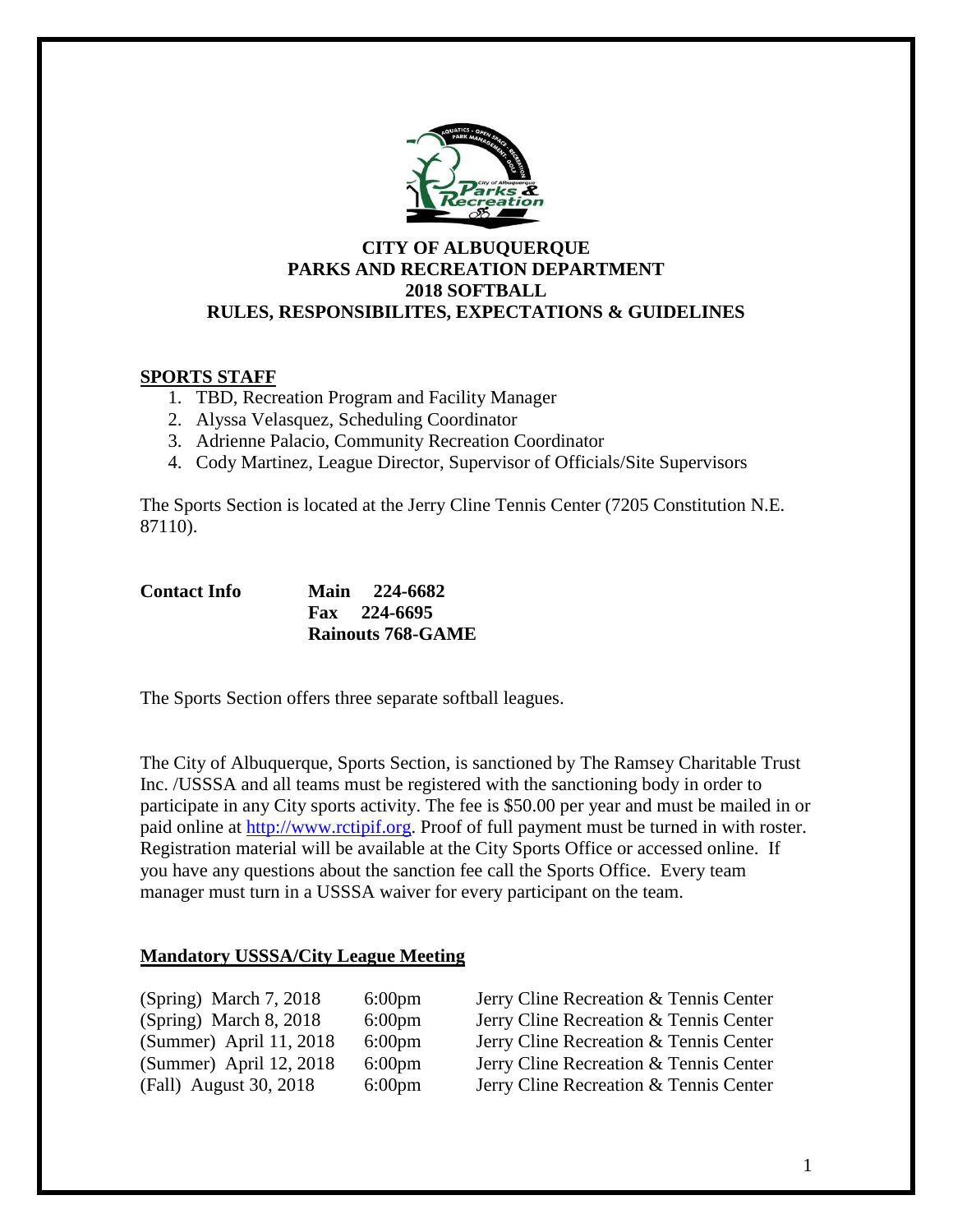**Managers are responsible to be aware of the rules and regulations/participant code of conduct of the softball league, and insure their participants are aware of the rules and regulations and the participant code of conduct.**

### **PROGRAM PARTICULARS**

**Note:** The COA reserves the right to add, change or take out divisions as deemed necessary. Days of play and divisions are also subject to change.

### **SPRING SOFTBALL**

| Registration:      | January 15 – February 16 |
|--------------------|--------------------------|
| Season:            | March $11 -$ April 8     |
| Schedule pick-up:  | March 7                  |
| Entry Fee:         | \$396.00                 |
| Available leagues: |                          |

- eight (8) game season
- double-header leagues
- unlimited roster
- $-$  Sunday Coed D, E
- Monday Men's D, E Coed
- Tuesday Men's E Coed E
- Wednesday –Men's E Women's E Coed E
- -Thursday Men's E Women's D/E
- Friday Men's E Coed E

### - **Double Header League**

### **SUMMER SOFTBALL**

Schedule pick-up: April 18 Entry Fee: \$792.00

**Yearly sanction fee \$50.00**

| Registration: | February 19 – March 23   | - sixteen (16) game season |
|---------------|--------------------------|----------------------------|
| Season:       | April $22$ – September 9 | - same night play          |
|               |                          | - unlimited roster         |

Available leagues: Sunday – Coed Upper/Lower Monday - Men's D – Coed Lower Tuesday – Men's E – Coed Lower Wednesday – Men's D,  $E$  – Women's E Coed Upper Thursday – Men's  $E$  – Women's C, D, E **Yearly sanction fee \$50.00** Friday – Men's E – Coed Lower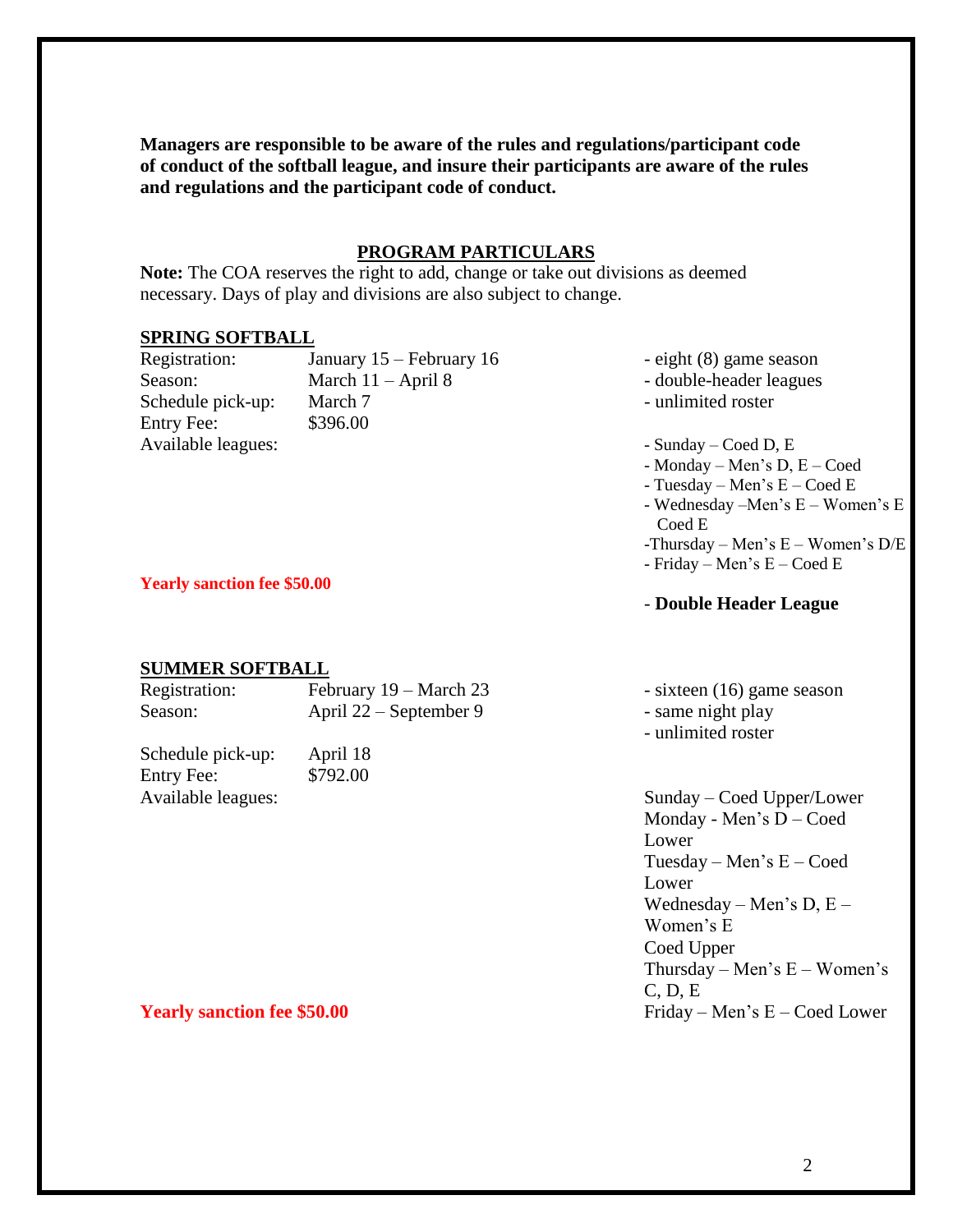### **FALL SOFTBALL**

Schedule pick-up: August 29 Entry Fee: \$495.00\*

Registration: July 9– August 10 - ten (10) game season Season: September 14– October 21 - unlimited roster

Available leagues: Sunday – Coed Upper/Lower Monday – Men's  $D, E$  – Coed Lower Tuesday - Men's E – Coed Lower **Yearly sanction fee \$50.00** Wednesday – Men's D, E – Women's E Coed Lower Thursday – Men's  $E -$ Women's D, E Friday – Men's E – Coed Lower

**- Double Header League**

**\*Fee subject to change**

### **BREAKDOWN OF DIVISIONS 2018**

### **D League**

Fields - Barelas RR, Vietnam Veterans, Martineztown, Los Altos 4, Tingley Count - 3-2 Arc - 6 feet to 10 feet Homeruns - Limit \*5 \*(Homeruns over the limit will count as an out.)

### **E League**

Fields - All Count - 3-2 Arc - 6 feet to 10 feet Homeruns - Limit \*3 \*(Homeruns over the limit will count as an out.)

### **Homeruns for Spring and Fall Coed – D Upper 5/E Lower 3**

\*\* (A courtesy foul ball will be allowed in all leagues.)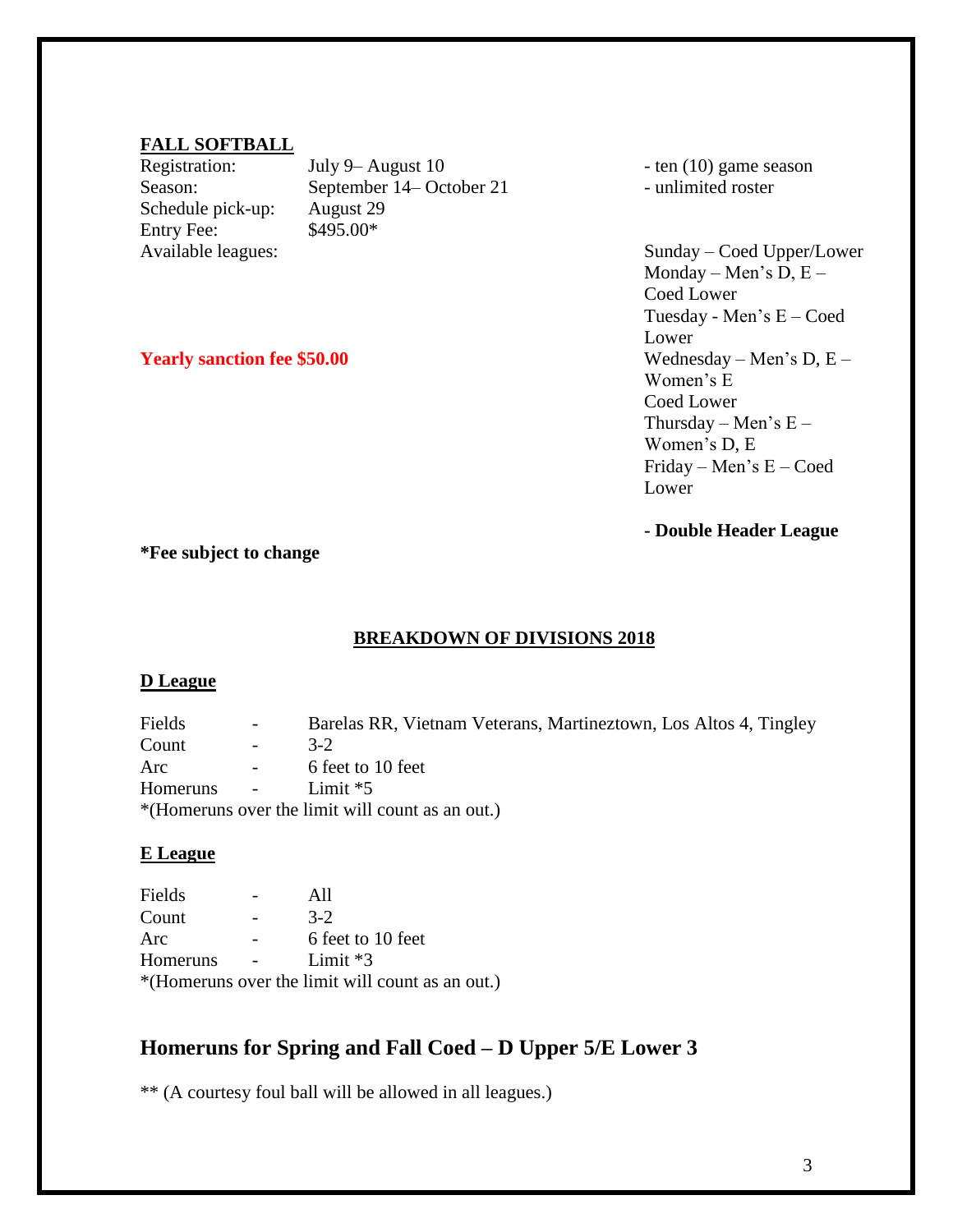### **COURTESY FOUL BALL**

A batter will be allowed a foul ball after he/she has one strike.

### **EXAMPLES**

- A. A player hits a foul ball on the first pitch and a foul ball on the second pitch; he/she gets another pitch; if he/she hits it foul he/she is out.
- B. A player gets a called strike on the first pitch and hits the second pitch foul; he/she gets another pitch, if he/she hit it foul he/she is out.
- C. A player hits a foul ball on the first pitch and gets a called strike on the second pitch; he/she is out.

### **HOME RUN RULE**

If a team hits more than their allowed number of homeruns in a game, the additional homeruns will be counted as outs.

### **FIVE MINUTE (5) GRACE PERIOD**

**There will be a grace period for the weekday 6:30 game only. A grace period will be given for the 5:30 game only for Sunday coed. All subsequent game times will not have a grace period and will be forfeited.** 

### **LEAGUE BATS**

For approved bats go to the USSSA web site. The use of shaved bats is strictly prohibited.

### **ASA BATS WILL NOT BE ALLOWED**

Scheduled Time of Play:

**Slow-Pitch**: Monday through Friday  $= 6:30, 7:30, 8:30 \text{ PM}$ Sunday Coed = 5:30, 6:30, 7:30 PM

### **REGISTRATION FEES**

Registration fees are non-refundable!! No refunds will be issued under **any circumstances.**  If your team is unable to participate for any reason the registration fee will be considered a donation to the City of Albuquerque! **Please note that any and all requests for refunds will be denied. There are no exceptions.** Please make **one check per team for registration.** Individual refunds will not be made.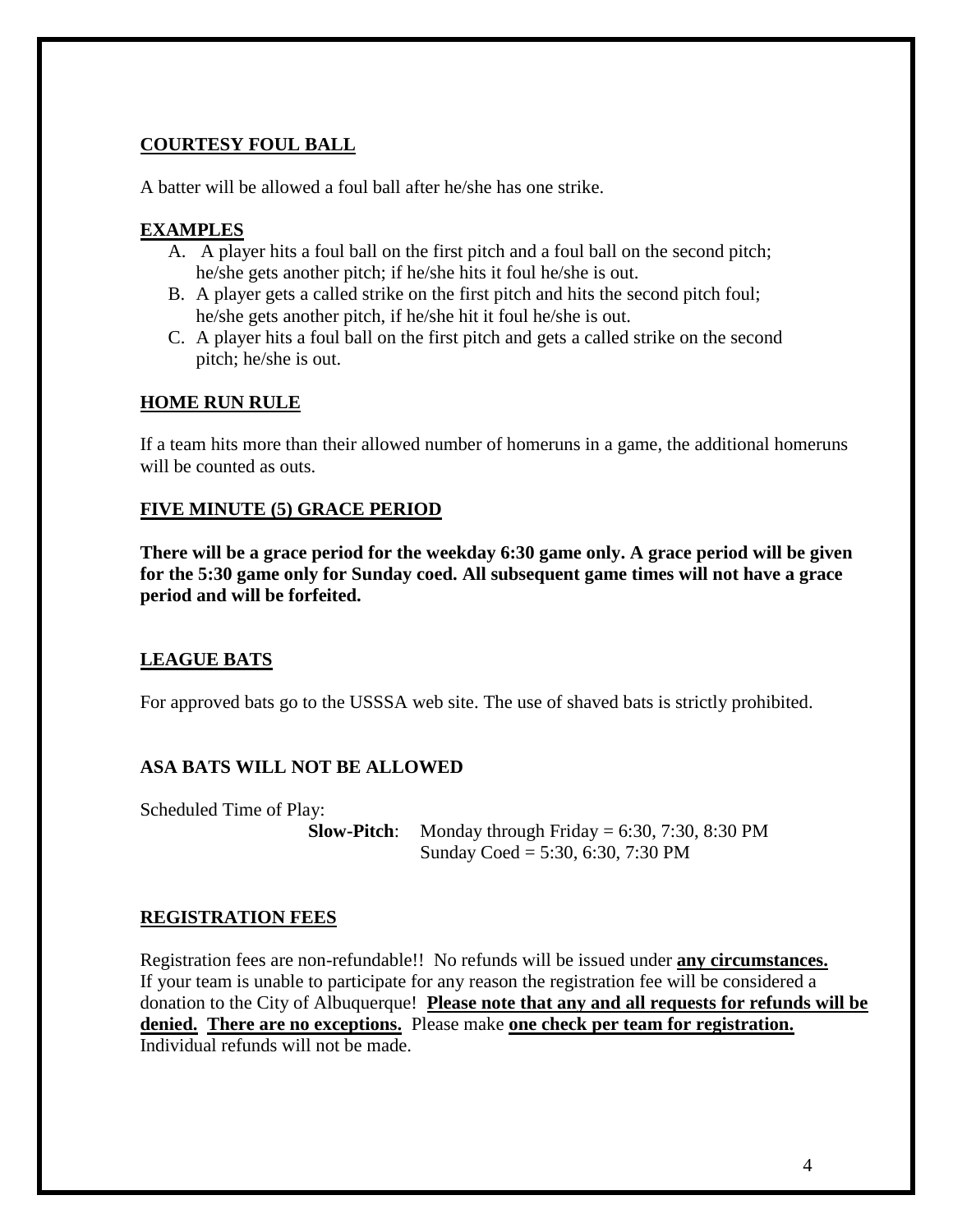### **SCHEDULING**

Schedules are set; teams unable to make scheduled games will forfeit that game. Games rescheduled due to weather, field conditions, or any other reason beyond our control will be emailed to the manager or assistant manager on record. **Rescheduled rainouts/cancellation of games will be played any night of the week including, Saturday and Sunday, be ready to play.**

**\*Summer softball games will be played on Fathers' Day, Sunday June 17th. Also, games will be played the weekend before and after the 4th of July. There will be no games Wednesday, July 4, 2018 and on Memorial Day May 28th . There will be no reschedules for games those days, so plan accordingly.**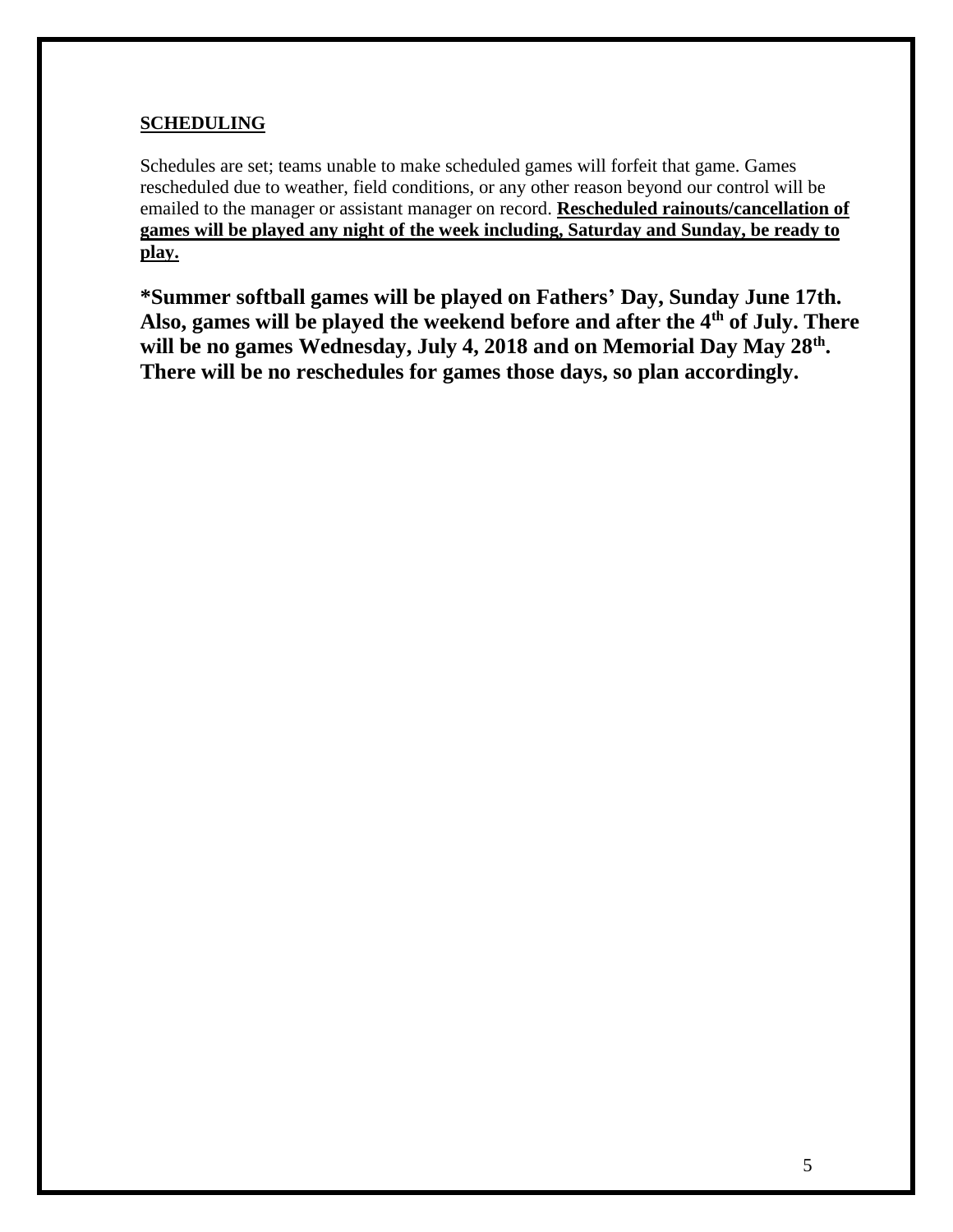### **CITY OF ALBUQUERQUE PARKS AND RECREATION DEPARTMENT ADULT LEAGUE RULES/POLICIES AND PROCEDURES (All rules in this document supersede the affiliate rule book.)**

| <b>TIME OF PLAY</b>                    | Games shall start at the time designated on the schedule. A five (5)<br>minute "grace period" will be granted if a team does not have enough<br>players for the 6:30 game on the weekday and the 5:30 game on Sunday.<br>However, if you can field a team at your scheduled game time, officials<br>will not wait for specific participants. Clock starts at scheduled game time.<br>A forfeit will be called if a team fails to appear on the field, or being on<br>the field, refuses to begin the game for which it had been scheduled at the<br>time the game was assigned.                                                                                                                                                                                                                                                                                                            |
|----------------------------------------|--------------------------------------------------------------------------------------------------------------------------------------------------------------------------------------------------------------------------------------------------------------------------------------------------------------------------------------------------------------------------------------------------------------------------------------------------------------------------------------------------------------------------------------------------------------------------------------------------------------------------------------------------------------------------------------------------------------------------------------------------------------------------------------------------------------------------------------------------------------------------------------------|
| <b>RULES AND</b><br><b>REGULATIONS</b> | Softball games will be governed by a 2018 softball affiliate unless<br>superseded by this document and where smaller fields, walls,<br>dimensions, or clearances exist at City facilities. Then such<br>circumstances will supersede all. Please visit www.usssa.com for<br>all other rules.                                                                                                                                                                                                                                                                                                                                                                                                                                                                                                                                                                                               |
| <b>RUN RULE</b>                        | Slow-Pitch Softball (Men – Women – Coed) will use the ten $(10)$<br>run rule after five complete innings or any inning thereafter.                                                                                                                                                                                                                                                                                                                                                                                                                                                                                                                                                                                                                                                                                                                                                         |
| <b>PITCHING</b><br><b>RULE</b>         | Before starting the delivery pitch, the pitcher shall comply with the<br>following:<br>A. When taking the pitching position in contact with the<br>pitcher's plate, the pitcher must have their hands<br>separated and must have the ball in either the glove or<br>the pitching hand.<br><b>B.</b> The pitcher shall not be considered in the pitching<br>position unless the catcher is in position to receive the<br>pitch.<br>C. Both feet must be on the ground within the 24-inch<br>length of the pitcher's plate. The shoulder shall be in<br>line with the first and third bases. The pitcher shall take<br>a position with their pivot foot in contact with the<br>pitcher's plate and their non-pivot foot in contact with<br>or behind the pitcher's plate.<br>D. While on the pitcher's plate, the pitcher shall take the<br>signal or appear to take a signal with the hands |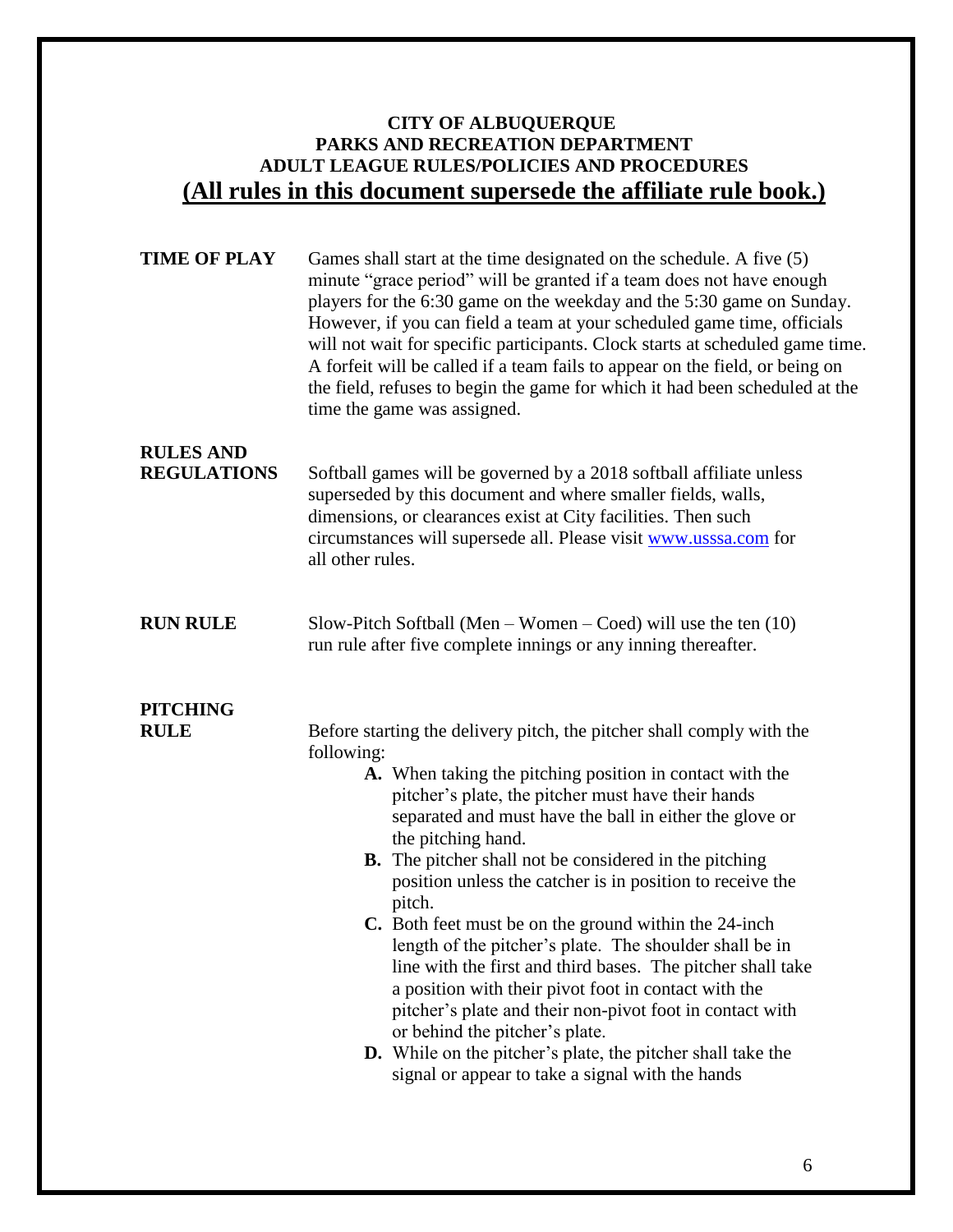separated. The ball must remain in either the glove or pitching hand.

**E.** The pitcher shall bring the hands together for not less than one second and not more than 10 seconds before releasing the ball. A backward step may be taken before, simultaneous with or after the hands are brought together. The pivot foot must remain in contact with the pitcher's plate at all times prior to the forward step. Effect, any infraction of A-E is an illegal pitch. If the batter strikes at any unfairly delivered pitch, it shall be declared a strike with no penalty for the unfairly delivered ball. The ball remains in play if batted by the batter. All action as a result of the batted ball stands. No option is given. When a runner passes a base, the runner is considered to have touched that base.

### **Legal delivery**

- 1. The pitcher must not make any motion to pitch without immediately delivering the ball to the batter.
- 2. The pitcher must not use the pitching motion in which, after bringing the hands together, the pitcher removes one hand from the ball, and returns the ball to both hands.
- 3. The pitcher must not make a stop or reversal of the forward motion after separating the hands.
- 4. The pitcher must not make two revolutions of the arm on the windmill pitch. A pitcher may drop the arm to the side and to the rear before starting the windmill motion.
- 5. The delivery must be an underhand motion with the hand below the hip and the wrist not farther from the body then the elbow.
- 6. The pitch shall be delivered on the throwing arm side of the body and not behind the back or through the legs.
- 7. The release of the ball and the follow through of the hand and wrist must be forward and past the straight line of the body.
- 8. In the act of delivering the ball, the pitcher must take one step with the non-pivot foot, simultaneous with the release of the ball. The step must be forward toward the batter. It is not a step if the pitchers slides the pivot foot across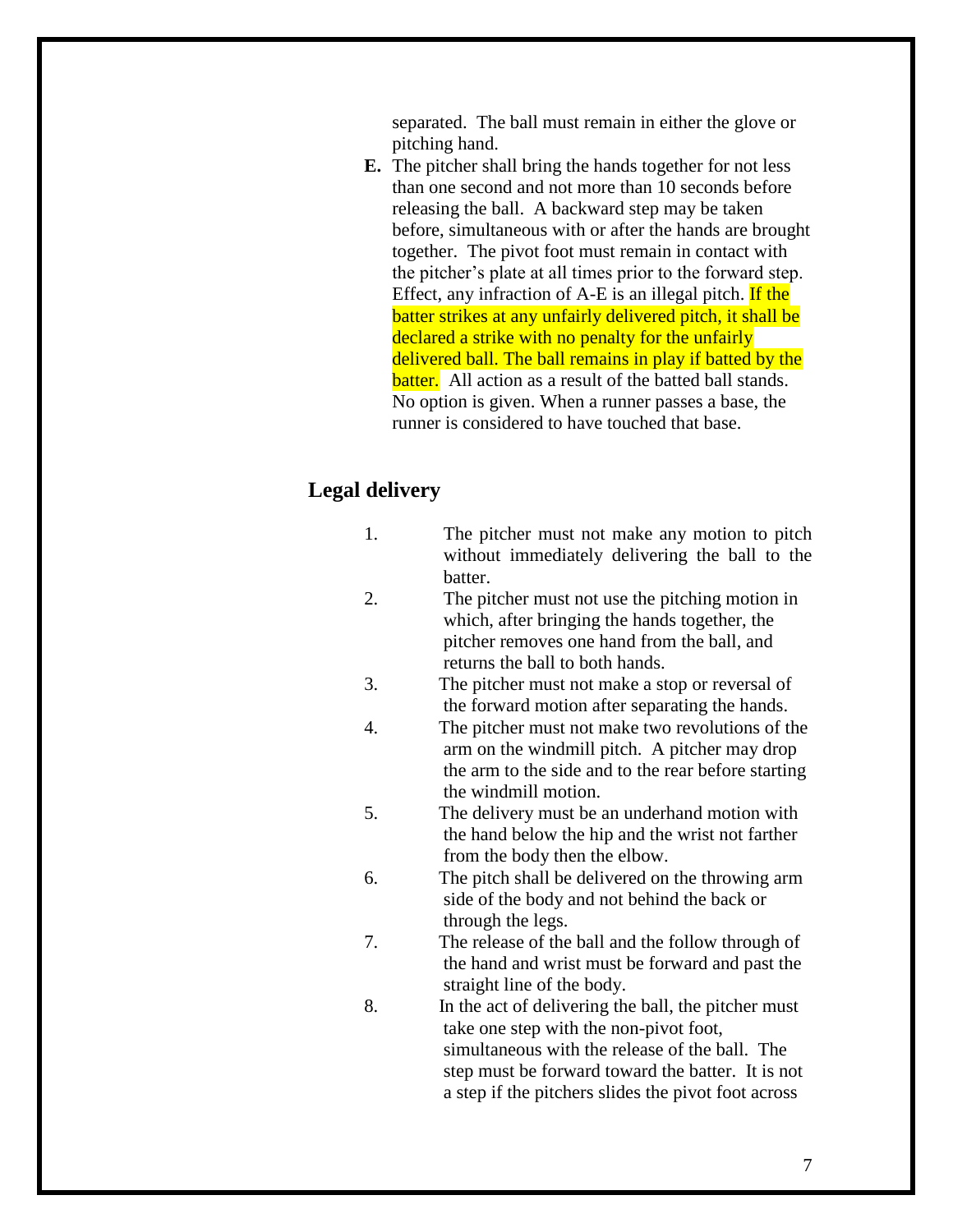the pitcher's plate toward the batter, or if the pivot foot turns or slides in order to push off the pitcher's plate, provided contact is maintained with the plate. Raising the foot off of the pitching plate and returning it to the plate creates a rocking motion and is an illegal act.

- 9. Pushing off with the pivot foot from a place other than the pitcher's plate is illegal.
- 10. Pushing off and dragging the pivot foot in contact with the ground, or if both feet are in the air, having the toes of the pivot foot in the downward direction is required.
- 11. The pitcher shall not make another revolution after releasing the ball. The pitcher shall not deliberately drop, roll or bounce the ball in order to prevent the batter from hitting it.
- 12. The pitcher has 5 seconds to release the next pitch after receiving the ball or after the umpire indicates "play ball."

The pitcher's box consisting of the area from the front of the pitcher's plate, 50 feet from home plate, and extending back six feet perpendicular to the pitcher's plate shall be used. The pitcher's box acts as an optional extension of the pitcher's plate. All pitching rules will apply. **NO JUCKING ALLOWED**

### **PITCHING SCREEN**

- 1. Pitchers have the option of using the screen. If the pitcher starts with the screen he/she must finish with it.
- 2. A batted ball striking the pitcher's screen shall be deemed a dead ball. If the courtesy has already been used, the ball will dead and the batter will be called out. If the batter hits the screen twice in the same bat, he/she will be called out.
- 3. 3/2 count with a courtesy foul ball will be in effect.
- 4. The pitcher is responsible for positioning the screen; right-handed pitcher must pitch from the third base side of the screen and left-handed from the first base side. The screen is to remain uprights at all times.
- 5. Pitching screen must be placed in front of the pitchers plate with the brace at the outside corner tip of the plate.
- 6. Once the screen is set it can't be touched by any participant.
- 7. On defense the screen is part of the field and the ball is live. The screen may not be touched by any participant and must remain upright.
- 8. The pitching screen includes any and all parts; frame, tires, etc.
- 9. No tampering with the pitching screen.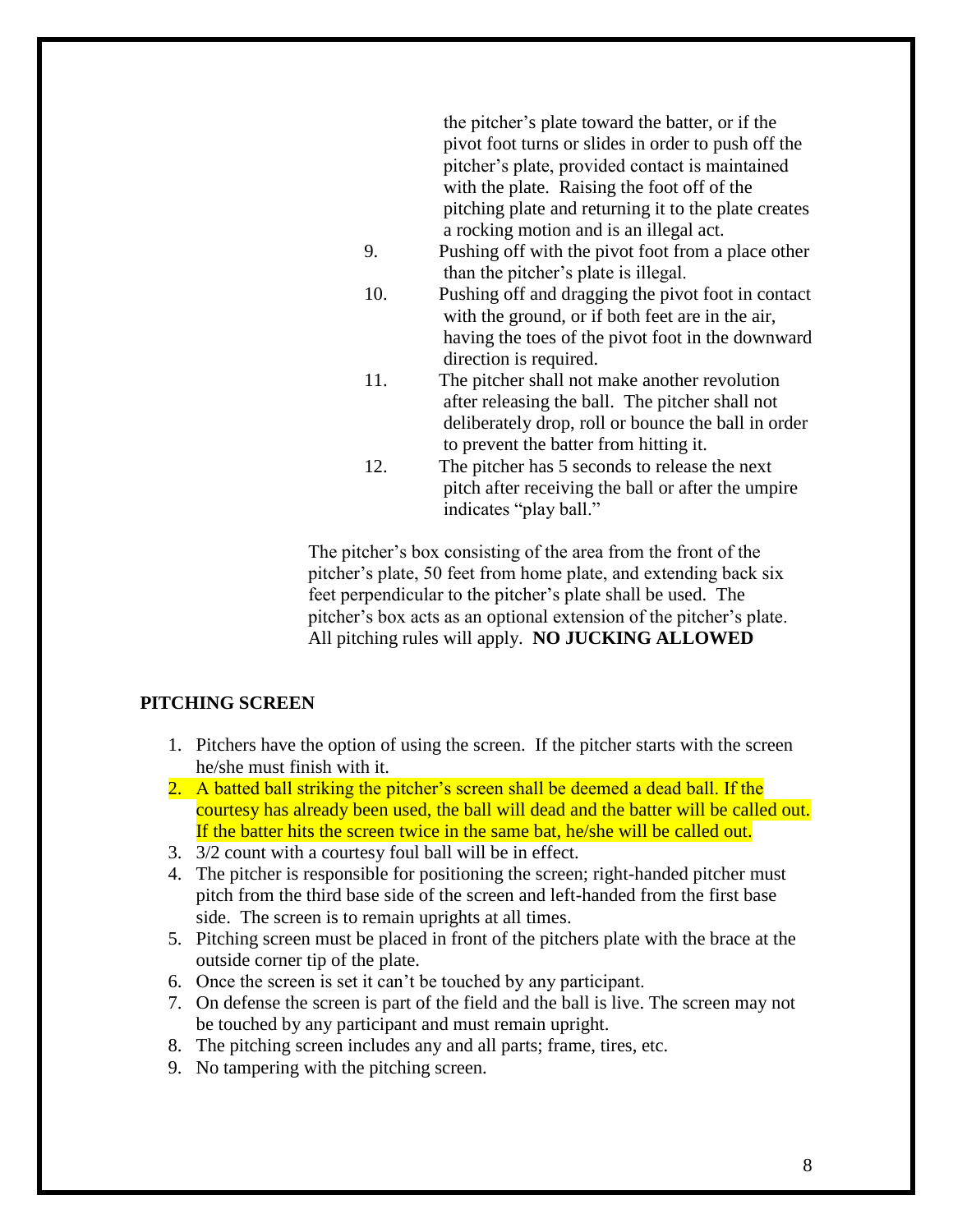### **TIME LIMIT** Slow-Pitch games shall be fifty-five (55 minutes), or seven innings which ever occurs first. The inning in progress will be completed. If the home team is ahead, the bottom part of that inning will not be played.

In case of a tie game at the end of the time limit, or at the end of seven (7) innings whichever occurs first, one extra inning will be played, if teams are tied after the extra inning, it will remain a tie game. The last completed batter must start at second base. A courtesy runner may only be inserted only after the runner on second base has advanced to third base. A courtesy runner must be announced before the next legal pitch.

If teams are still tied at the end of the extra inning, game will be declared a tie.

A game called by the umpire or field supervisor shall be regulation if five or more complete innings have been played.

There will be no infield practice in any softball game, including between innings.

**HOME TEAM WILL BE DESIGNATED ON THE SCHEDULE. HOME TEAM WILL OCCUPY THE THIRD BASE DUGOUT. HOME TEAM WILL KEEP THE OFFICIAL SCORE. FAILURE TO HAVE A COMPETENT SCOREKEEPER MAY RESULT IN FORFEITURE OF THE GAME. THE VISITING TEAM HAS THE OPTION OF KEEPING SCORE AND BECOMING HOME TEAM, IF THE HOME TEAM DOESN'T HAVE A COMPETENT SCORE KEEPER.**

**UNIFORMS** All participants on a team must properly wear uniforms that are matching. Sleeves or straps of the uniform top may be adjusted, with or without tieups**. Numbers:** An Arabic whole number (0-99). The number must be permanently affixed, legal size; at least six inches high must be worn and clearly visible on the back of all uniform shirts. Numbers on the hip, arm, or shoulder will not be accepted. Participants wearing taped, painted or magic marker numbers will be considered out of uniform. Duplicate numbers may not be worn. Illegal/not permitted numbers 00, 01, 02, 03, 04, 05, 06, 07, 08, 09.

- Metal cleats prohibited for all slow pitch teams.
- Ball caps, if worn they must be worn properly.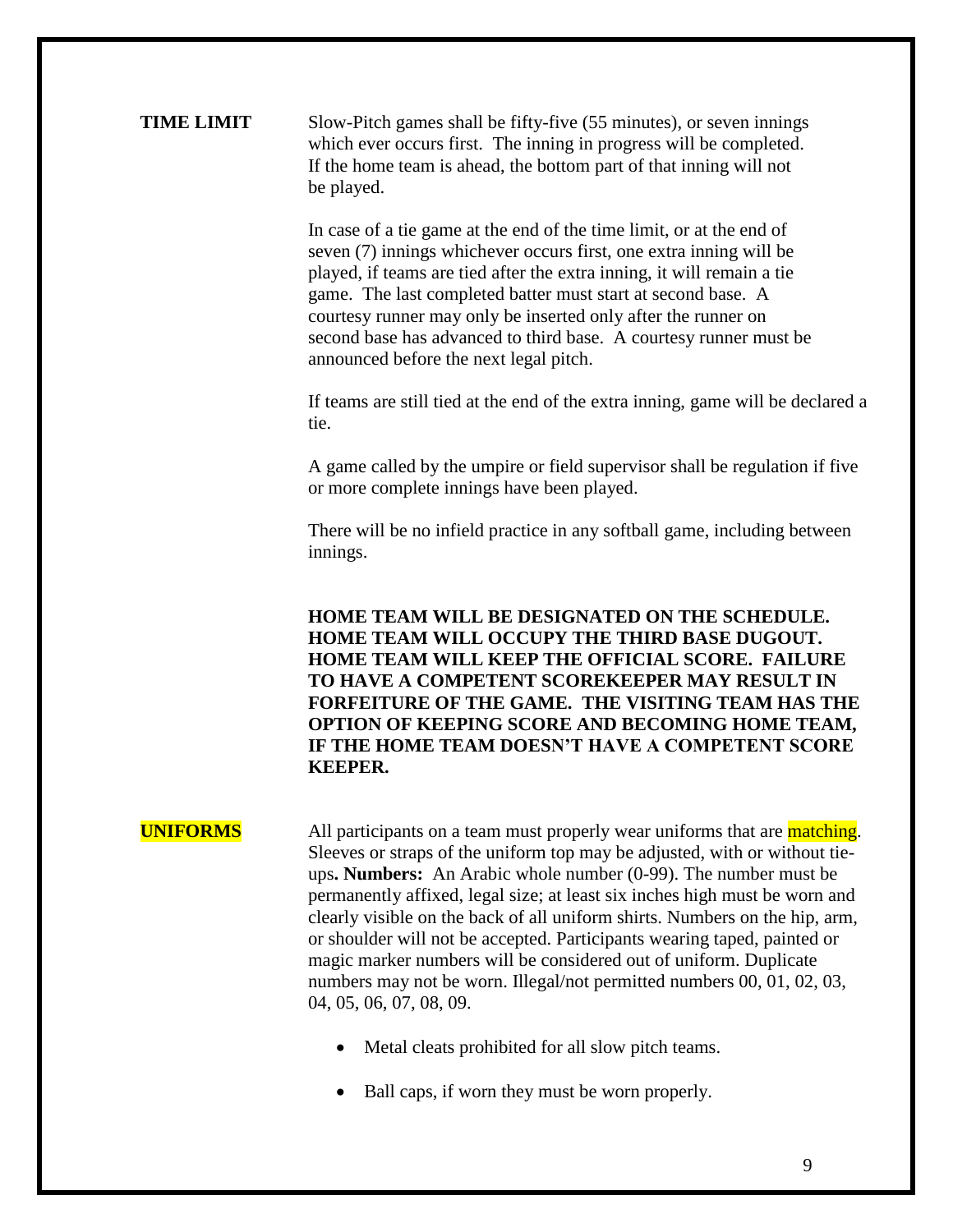| <b>BATTING</b><br><b>ORDER</b>                         | A team may have an unlimited batting order.<br>Coed batting order must alternate genders.                                                                                                                                                                                                                                                                                                                                                                                                                                                                                                                                                                                                                                                                                                                                                                                                                                                                                                                     |
|--------------------------------------------------------|---------------------------------------------------------------------------------------------------------------------------------------------------------------------------------------------------------------------------------------------------------------------------------------------------------------------------------------------------------------------------------------------------------------------------------------------------------------------------------------------------------------------------------------------------------------------------------------------------------------------------------------------------------------------------------------------------------------------------------------------------------------------------------------------------------------------------------------------------------------------------------------------------------------------------------------------------------------------------------------------------------------|
| <b>ELIGIBILITY</b>                                     | Each manager <b>must complete</b> a team roster form and sign the affidavit,<br>provided by the Sports Office. The roster must include the participants<br>name, participants signature, if minor parent's/guardian signature, phone<br>number and identification number (state issued ID). ANY TEAM NOT<br>RETURNING THEIR COMPLETED ROSTER AT THE<br>DESIGNATED DEADLINE WILL NOT RECEIVE A PLAYING<br><b>SCHEDULE. NO EXCEPTIONS.</b>                                                                                                                                                                                                                                                                                                                                                                                                                                                                                                                                                                      |
|                                                        | Player's must be 16 years old to participate.<br>Any player(s) age 16 or 17 must have parents/guardian sign the City<br>of Albuquerque Waiver of Liability.                                                                                                                                                                                                                                                                                                                                                                                                                                                                                                                                                                                                                                                                                                                                                                                                                                                   |
|                                                        | Teams using suspended participants shall forfeit the game in which such<br>participant took part and be dropped from the league.                                                                                                                                                                                                                                                                                                                                                                                                                                                                                                                                                                                                                                                                                                                                                                                                                                                                              |
|                                                        | Women are allowed to play on a men's team. A maximum of 2 women<br>are allowed.                                                                                                                                                                                                                                                                                                                                                                                                                                                                                                                                                                                                                                                                                                                                                                                                                                                                                                                               |
| <b>ROSTER</b>                                          | Incomplete, faxed, e-mailed, mailed, rosters will not be accepted.<br>(Only original rosters will be accepted). All roster changes must be<br>made at the Sports Office. The roster form and waiver of liability can<br>be found at www.cabq.gov/parksandrecreation/recreation.<br>No telephone changes will be accepted. Only managers or assistant<br>managers are allowed to make roster changes. Only the manager may<br>remove their name from the roster. NO EXCEPTION!!! In some cases<br>the League Director may, at the request of a player wishing to be dropped<br>from a roster, negotiate and drop a participant. A participant desiring a release to<br>play with another team must arrange for the manager to drop his/her name<br>from the roster. Roster changes will be accepted through the last scheduled<br>game. If roster is not complete a schedule will not be given out. A USSSA<br>waiver for every participant must be turned in with original roster/addition to<br>roster form. |
| <b>PARTICIPANT</b><br><b>CODE OF</b><br><b>CONDUCT</b> | The "Participant Code of Conduct" (attached) of the Sports Section, will<br>govern the league. The Participant Code of Conduct will be in effect<br>for any activity (City or Non-City sponsored and Tournaments)<br>played at City facilities. All participants must sign and turn in the                                                                                                                                                                                                                                                                                                                                                                                                                                                                                                                                                                                                                                                                                                                    |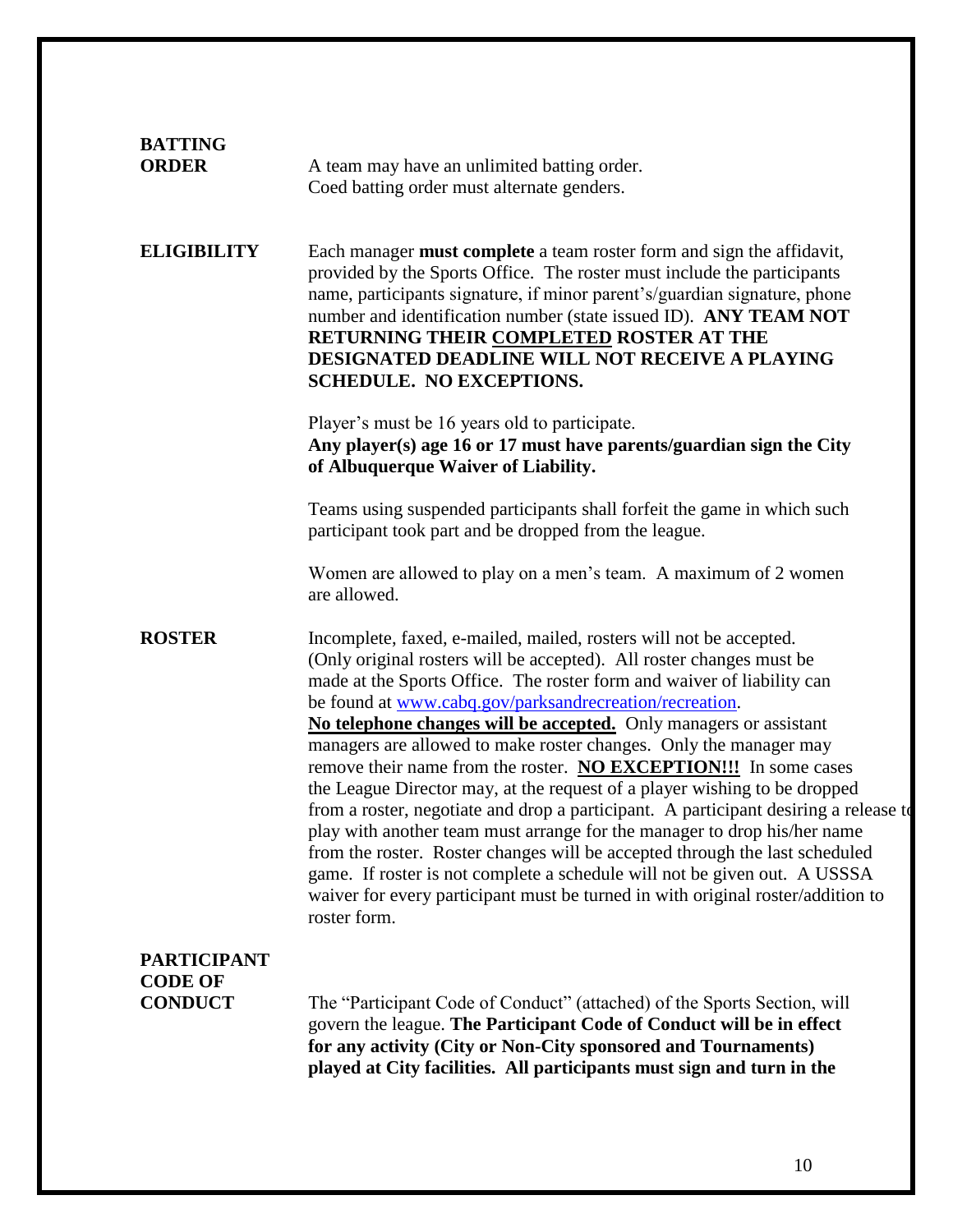**Participant Code of Conduct form in order to participate in the softball league.**

### **NOTE: MANAGERS ARE RESPONSIBLE TO MAKE THEIR PLAYERS AWARE OF THE "PARTICIPANT CODE OF CONDUCT/WAIVER OF LIABILITY."**

### **SPORTS ADVISORY BOARD**

- 1. Made up of participants, managers, and officials.
- 2. To stay generally informed of the league and of the administration.
- 3. To make necessary changes.
- 4. To hand down disciplinary action on participants and managers misconduct as called for by the Participant Code of Conduct.
- 5. The Sports Advisory Board is always looking for interested individuals

who would like to serve on the board.

6. The Advisory Board meets the first Tuesday of every month.

### **PROTEST** Two types of protest may be requested.

1. A protest based on the misinterpretation of a playing rule shall be filed by the manager/captain immediately, and before the next legal/illegal pitch is made to the batter. Should a manager/captain decide after play has resumed, or after the game is over, that he/she wished to protest, the protest will be denied. Field Supervisors will have the final decision on all protest.

### 2. A legal protest must include:

- a. The date, time, and place of the game.
- b. The decision and/or condition surrounding the cause for the protest.
- c. All essential facts involved in the matter of the protest.
- 3. A protest based on the use of an illegal/unregistered participant. To do so the manager must protest after such participant is entered into the game and prior to such participant completing his/her second time a bat. Upon proper protest the umpire will have participant produce a pictured ID (ie: driver's license, school ID, etc.) and game will resume. The umpire will note the protest and inform the Sports Office the following workday. If the questioned player is not on the roster, the game will be forfeited. Failure to present a pictured ID card at the field, during a protest, will result in a forfeit.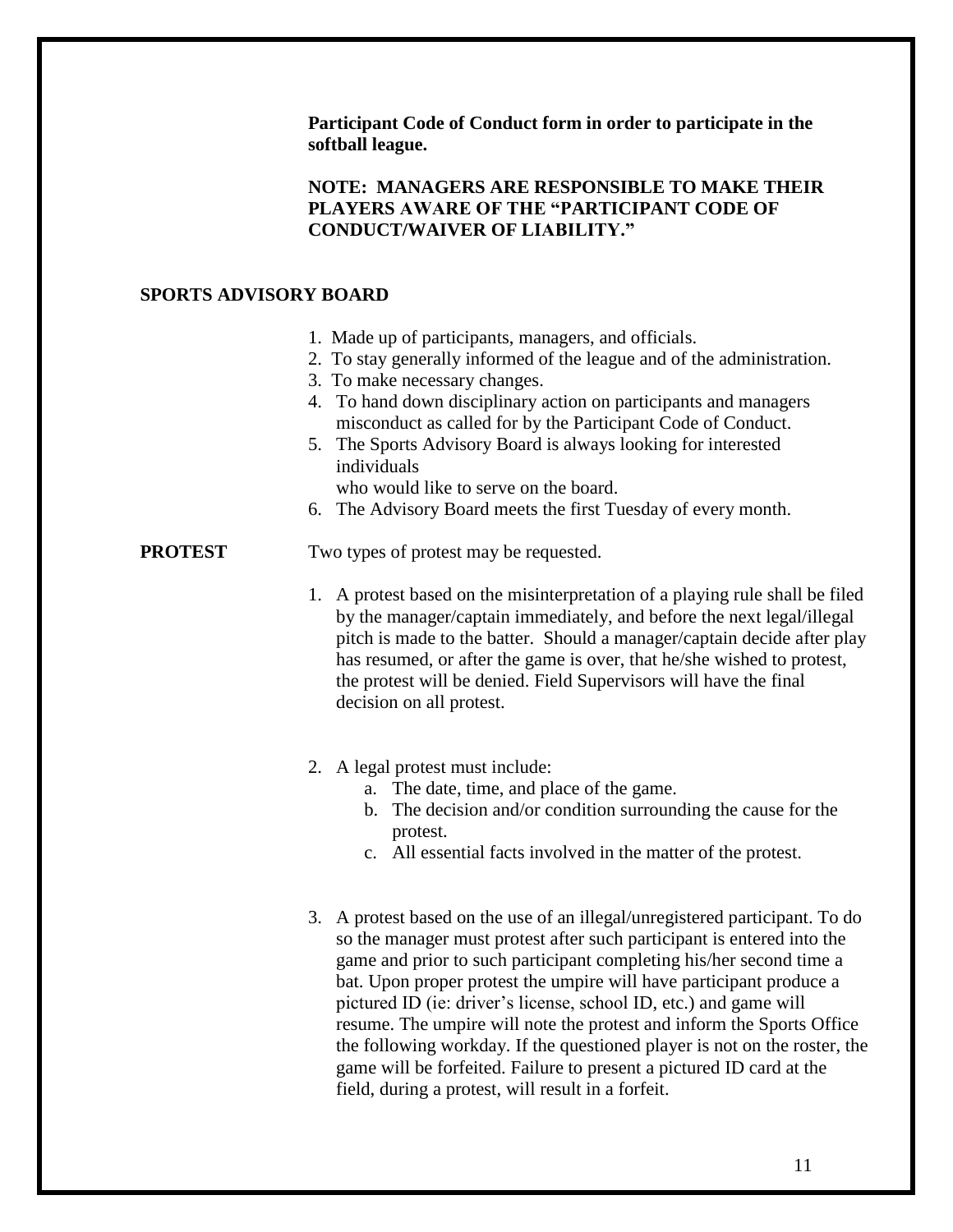| <b>PENALTY:</b> | 1. Manager(s) may be suspended for one calendar year and must appear  |
|-----------------|-----------------------------------------------------------------------|
|                 | before the Advisory Board, if using suspended/unregistered            |
|                 | participants. Managers using suspended/unregistered participants will |
|                 | automatically forfeit game at point of detection.                     |

2. All other forfeit rules apply.

**FORFEITS** If a team fails to appear on the field with the appropriate number of players the game will be forfeited. All slow-pitch games must start with at least eight (8) participants, and finish with no less than eight (8) **participants.** At fields where a forfeit has occurred, teams may scrimmage after signing a waiver, releasing the City of any liability.

> Teams are expected to comply with the Field Supervisor's request to clear the field. A twenty-five (\$25.00) forfeit fee must be paid before the forfeiting team's next scheduled game. Fees will be waived if the forfeiting team's manager or assistant manager calls the City Sports Office no later than 3:00PM on the day of the scheduled game.

### **Forfeits, which incur a \$25.00 fee, are:**

- 1. Failure to present a new ball at pre-game. (Baseball home team should have at least three (3) game balls.)
- 2. Failure to have the required number of participants at game time.
- 3. Failure to have equipment.

### **Forfeits, which incur a \$50.00 fee, are:**

- 1. Teams who have a no-show (no participants present at the end of the grace period.)
- 2. Use of illegal/unregistered participants.

A team forfeiting two (2) consecutive games or a total of three (3) games may be dropped from the league. If a team does not pay the forfeit fee before the next scheduled game, that team will be dropped from the league.

### **STANDINGS Standings will be sent via email to each manager. Standings will not be given over the phone. Once standings are completed, two weeks will be given for any disputes, after that period standing will be final and awards will be ordered.**

### **UMPIRES** Umpires assigned will have the power to banish any manager, participant, or sponsor from the participant's bench or field for misconduct, delay of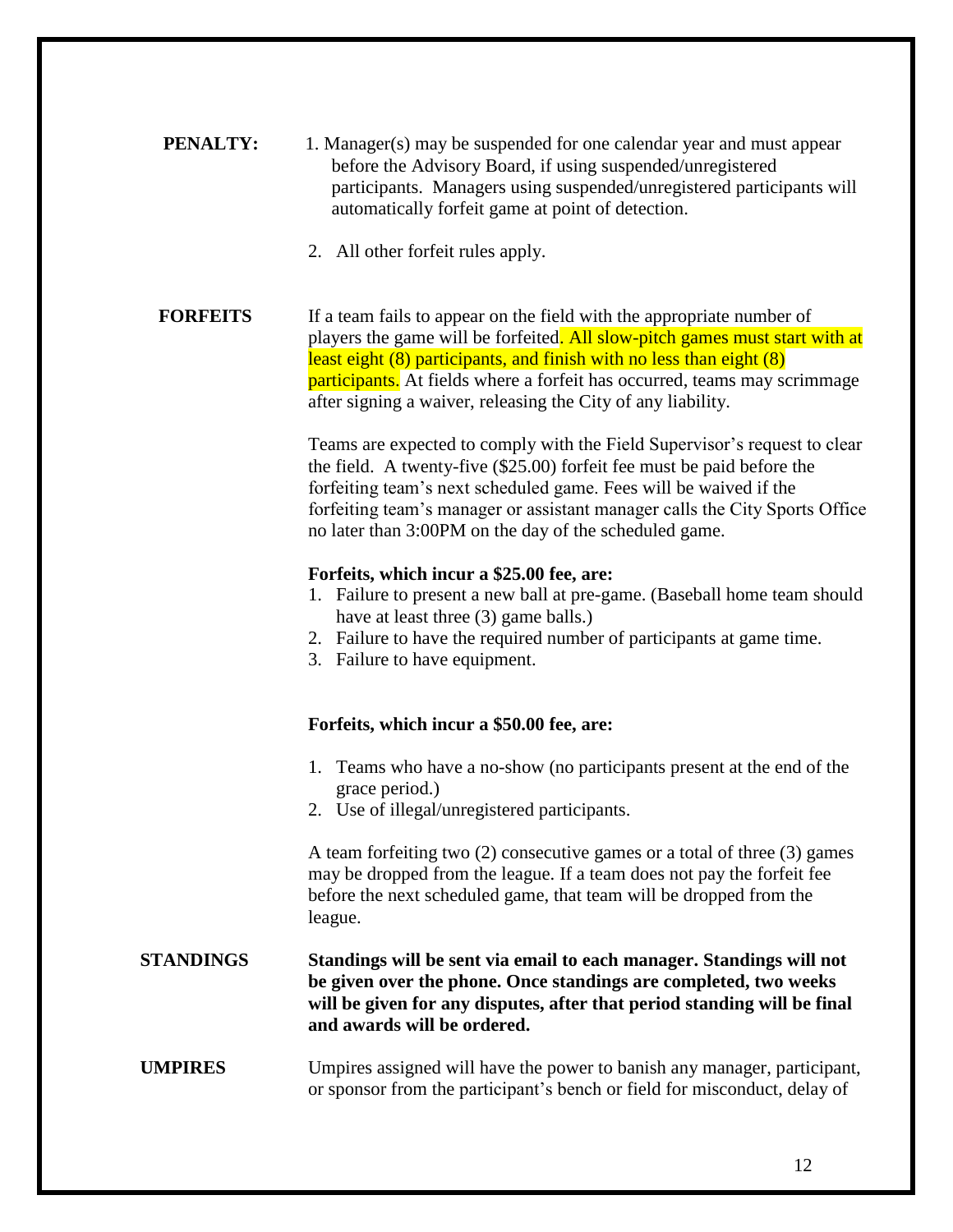the game, or any other reason deemed necessary for the good of the game. The umpire's decision shall be final, except those regarding misinterpretation of the playing rules.

All umpires assigned will submit a written report to the Sports Office within twenty-four (24) hours after the game in which a ejection/banishment has occurred. The reports will focus on the team and participant conduct. Any participant causing a forfeit is suspended for a minimum of (2) two games. Any participant banished from the game by the umpire shall be required to leave **(OUT OF SIGHT, OUT OF SOUND)** and shall not be allowed to remain in the stands or vicinity of the playing field or direct remarks toward the umpire during the remainder of the game.

**Any participant who is ejected from a game will automatically be suspended from his/her team's next scheduled game.**

Any participant who is banished and does not leave the playing area may cause the game to be forfeited. If this occurs, the player is suspended for three (3) leagues games.

### **When a participant is ejected and your team doesn't have a substitute for the ejected participant, that position will be an out every time the ejected participant is up to bat.**

All Softball Leagues can bat an unlimited roster.

A participant is able to participate on more than one team, as long as he/she plays on teams that are within the same division/league.

**NOTE:** Once a participant has established themselves on a league, he/she **cannot** move to a different league.

**Suspension:** Violation of this rule may result in a one-year suspension from league play.

Managers can add the  $10<sup>th</sup>$  participant at the end of the line up upon arrival. If a participant is injured he/she can be scratched out of the line up and each player after will move up in the batting order. If a participant is ejected and there are no substitutes every time that batter appears in the line up, he/she will be declared an out.

**PARTICIPANT** Any participant that is on suspension is not allowed to participate **SUSPENSION** in any game as a coach, scorekeeper, spectator, etc., **PROBATION** suspension/probation is for any team, including tournaments. Suspended participants are not allowed at a City Sports run complex.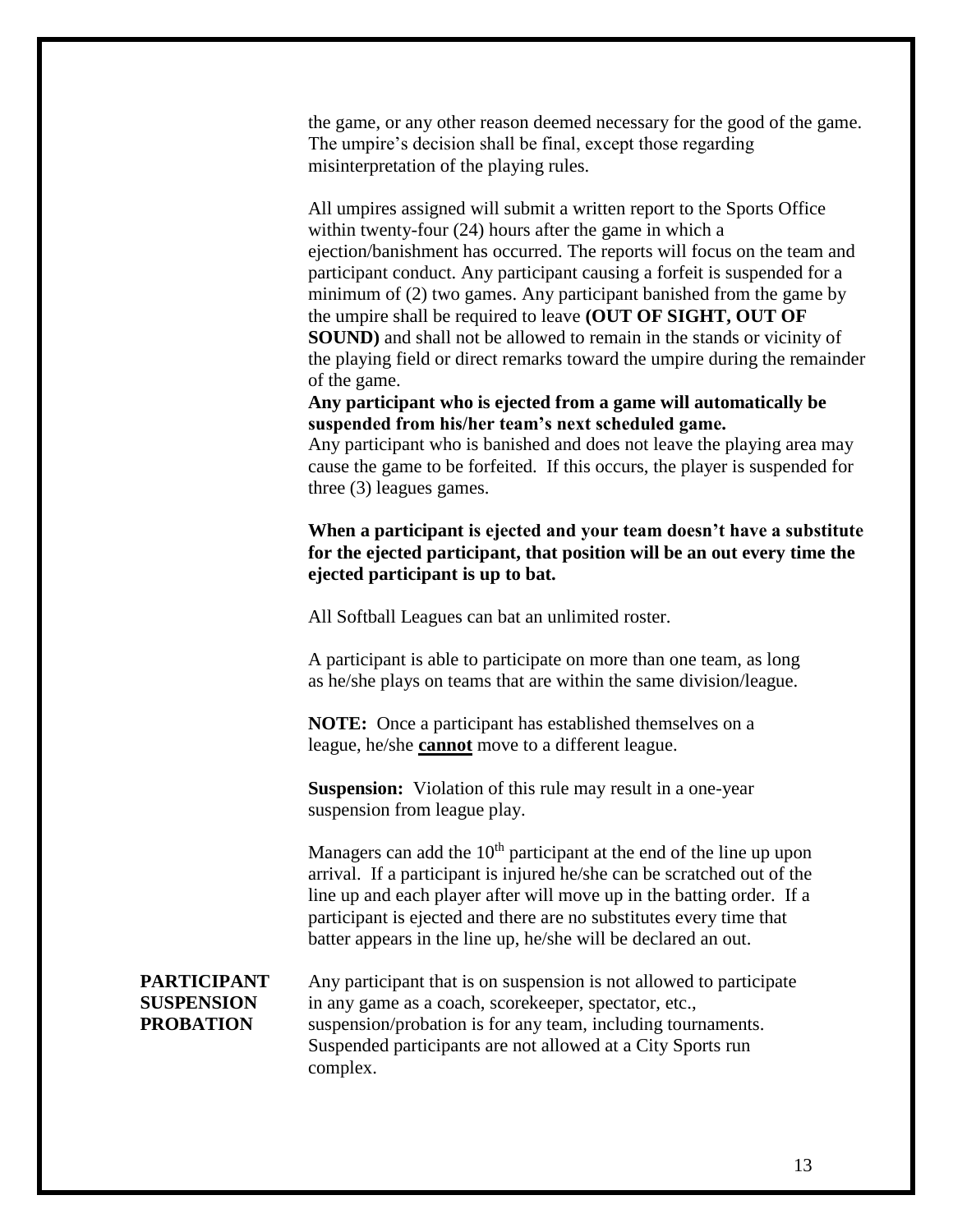On a fair fly ball hit over the fence for a home run, the batter and all base runners are credited with a score. The batter and any runner on base do not need to advance and touch the bases. They should go directly to the dugout area. This would eliminate any base running appeals.

In coed a minimum of eight (8) must start a game and finish with no less than eight (8) players. However, there must always be four (4) female players in the lineup if a team starts with 8. In the event a team starts with nine (9) there must always be five (5) female players in the lineup. Teams starting with ten (10) players must also have 5 males and 5 females in the lineup. An out shall be declared for the ninth and/or tenth position in the line up when that position is scheduled to bat. A ninth or tenth player may be added in the ninth and/or tenth position of the line up at any time before the end of the game. That added player must be a male or both in the event a team starts with 8. Male and female players must alternate in the batting order. Teams must have two males and two females in both the infield and the outfield and one male and one female as pitcher and catcher. Teams cannot have more males than females in the lineup. When a male batter receives a base on balls or intentional walk, he will be awarded first and second base with the next female batter having the option to walk or bat.

# **COURTESY**

**RUNNNER** Any participant in the batting order may replace any runner at any time when time is called. Allow one (1) courtesy runner per inning. If the courtesy runner is due up to bat he/she will be called out. The runner will be removed from the base and a second courtesy runner cannot be substituted. The courtesy runner called out does not lose his/her turn at bat. This out could end the inning. You can replace an injured courtesy runner but he/she will not be allowed to play for that game. A courtesy runner must be announced before the next legal pitch. In coed allow one courtesy runner per gender, per inning.

## **CHEMICAL**

**UNITS** The upkeep of chemical toilets is costing more, and we ask for your cooperation in keeping them clean.

# **SMOKING/**

**ALCOHOLIC** All participants are prohibited from consuming alcoholic **BEVERAGES** beverages/smoke, during any game, either on or off the field area. Participants consuming alcoholic beverages/smoking during the game will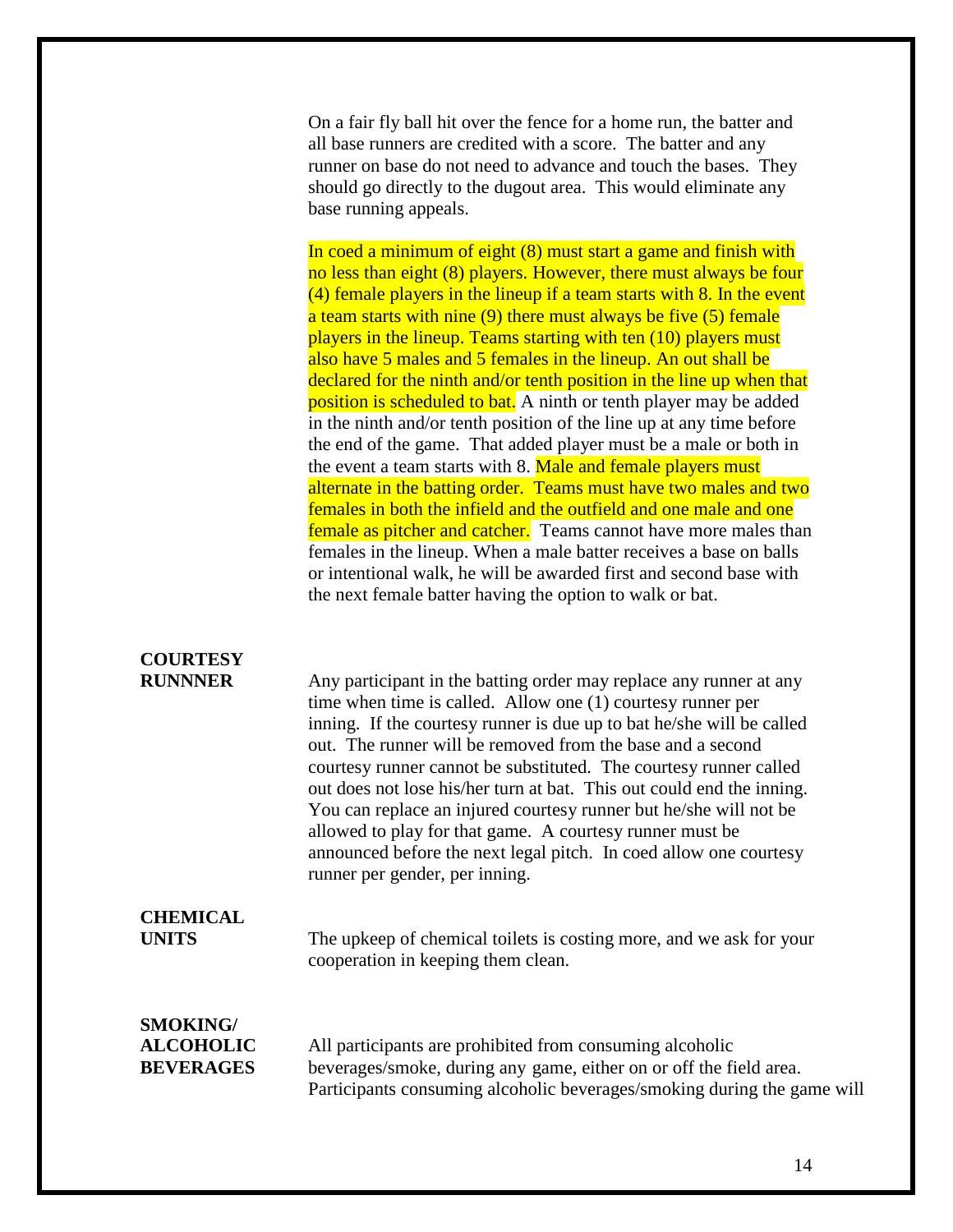|                                   | be immediately ejected. Participants observed to be partaking in alcohol<br>beverages by an official or field supervisor before a game will not be<br>allowed to participate in the game. Alcoholic beverages/smoking in the<br>general area of the playing field is not allowed by any participant or<br>spectator. This includes the bleacher area and dugouts. "Smoking" or<br>"smoke" means inhaling,<br>exhaling, burning, or carrying any lighted or heated cigar, cigarette, or<br>pipe, or any other lighted or heated tobacco or plant product intended for<br>inhalation, including hookah, whether natural or synthetic, in any manner<br>or in any form. "Smoking" or "smoke" also includes the use of an<br>electronic smoking device which creates an aerosol or vapor, in any<br>manner or in any form, or the use of any oral smoking device for the<br>purpose of circumventing the prohibition of smoking. This prohibition<br>applies to all member of the public. |
|-----------------------------------|---------------------------------------------------------------------------------------------------------------------------------------------------------------------------------------------------------------------------------------------------------------------------------------------------------------------------------------------------------------------------------------------------------------------------------------------------------------------------------------------------------------------------------------------------------------------------------------------------------------------------------------------------------------------------------------------------------------------------------------------------------------------------------------------------------------------------------------------------------------------------------------------------------------------------------------------------------------------------------------|
|                                   | As per City Ordinance alcoholic beverages are <b>not</b> allowed at the<br>following facilities:                                                                                                                                                                                                                                                                                                                                                                                                                                                                                                                                                                                                                                                                                                                                                                                                                                                                                      |
|                                   | Tingley, Martineztown, Vietnam Veterans/Odelia                                                                                                                                                                                                                                                                                                                                                                                                                                                                                                                                                                                                                                                                                                                                                                                                                                                                                                                                        |
| <b>GLASS</b><br><b>CONTAINERS</b> | City Ordinance prohibits the use of glass container in all City parks.                                                                                                                                                                                                                                                                                                                                                                                                                                                                                                                                                                                                                                                                                                                                                                                                                                                                                                                |
| <b>FENCES</b>                     | Due to the maintenance problems, we request that you <b>DO NOT</b> bat balls<br>against, or scale the chain link fences.                                                                                                                                                                                                                                                                                                                                                                                                                                                                                                                                                                                                                                                                                                                                                                                                                                                              |
| <b>BASE DISTANCE</b>              | All softball leagues will use the base distance<br>Women's Slow<br>70 Feet<br>Men's Slow<br>70 Feet<br>70 Feet<br>Coed                                                                                                                                                                                                                                                                                                                                                                                                                                                                                                                                                                                                                                                                                                                                                                                                                                                                |
| <b>DIVISION</b>                   | A team may register for any division within the league. However, to<br>ensure league balance the League Director may move a team up or down<br>within the structure of the league. If moved, a team will enter the new<br>division with a 0-0 record. Division winner will be determined by<br>percentage of wins against games played.                                                                                                                                                                                                                                                                                                                                                                                                                                                                                                                                                                                                                                               |
| <b>LINE UP</b>                    | Teams must submit line-up cards (provided by the City) five (5) minutes<br>prior to the scheduled game time, to the home plate umpire. Line-up cards<br>must have the participant's, number and name (first and last). Any<br>participant not there at game time will be added as a sub. Failure to<br>comply with full name and number may result in a forfeit. The umpire                                                                                                                                                                                                                                                                                                                                                                                                                                                                                                                                                                                                           |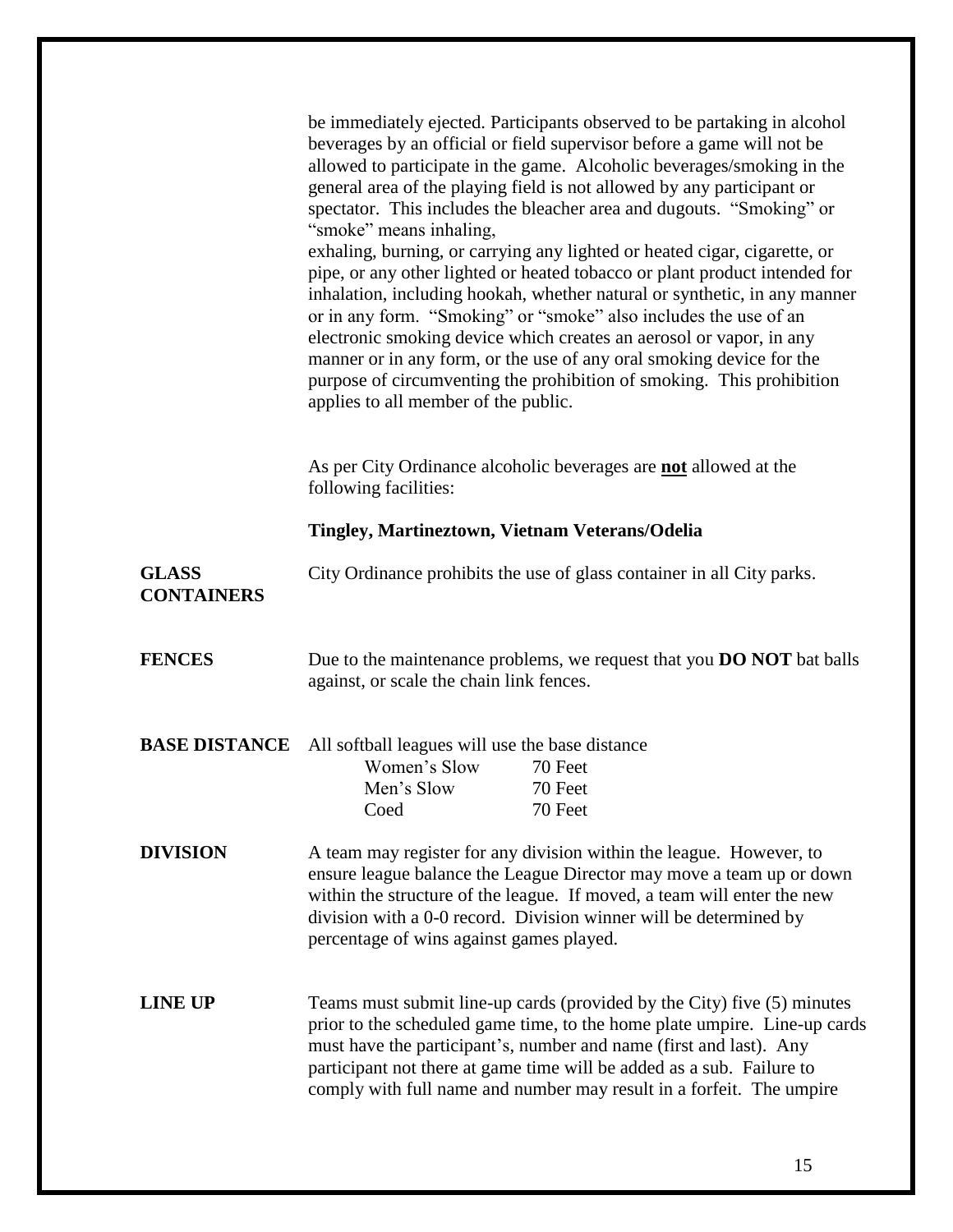may forfeit the game if there is un-warranted delay in providing a line up for batting order purposes.

### **SCORE CARD** The card should be signed at the end of the game to ensure accurate reporting of scores. Neither the score, nor the standings will be changed if the score card is not signed at the end of the game. Make sure you verify the score before you sign the card.

### **AWARDS** Team awards will be given for first place league finishers. Once the team manager is notified that award is in and ready for pickup, the Sports Office will keep such award for one month and if award is not picked up the award will be donated.

### **BALL All teams must use a United States Specialty Sports Association (USSSA) ball/COR.40**

**Men's Classic M – Women's Classic W ASA balls will not be allowed.**

**COR.44/COR.47 balls will not be allowed on City fields at any time during league play. This includes any ball(s) that come from the dugout to replace a homerun or foul ball(s). Teams must "shag" all homeruns and foul balls that they hit. If a team does not have a COR.40 ball to throw in as a replacement ball, play will not resume until a COR.40 is retrieved. Game clock continues to run.**

**Teams must supply a new ball for each game. In coed you can use one new and one used.** Women's slow-pitch must use an 11" ball – COR.40

Men's fast-pitch - COR.47, **Max compression 375**

Coed will use both a men's and women's balls. Men will hit the 12-inch ball and the women will hit the 11-inch ball.

**JEWELRY** For safety prevention, jewelry **will not** be worn during a game. Players with jewelry will be called out at the plate.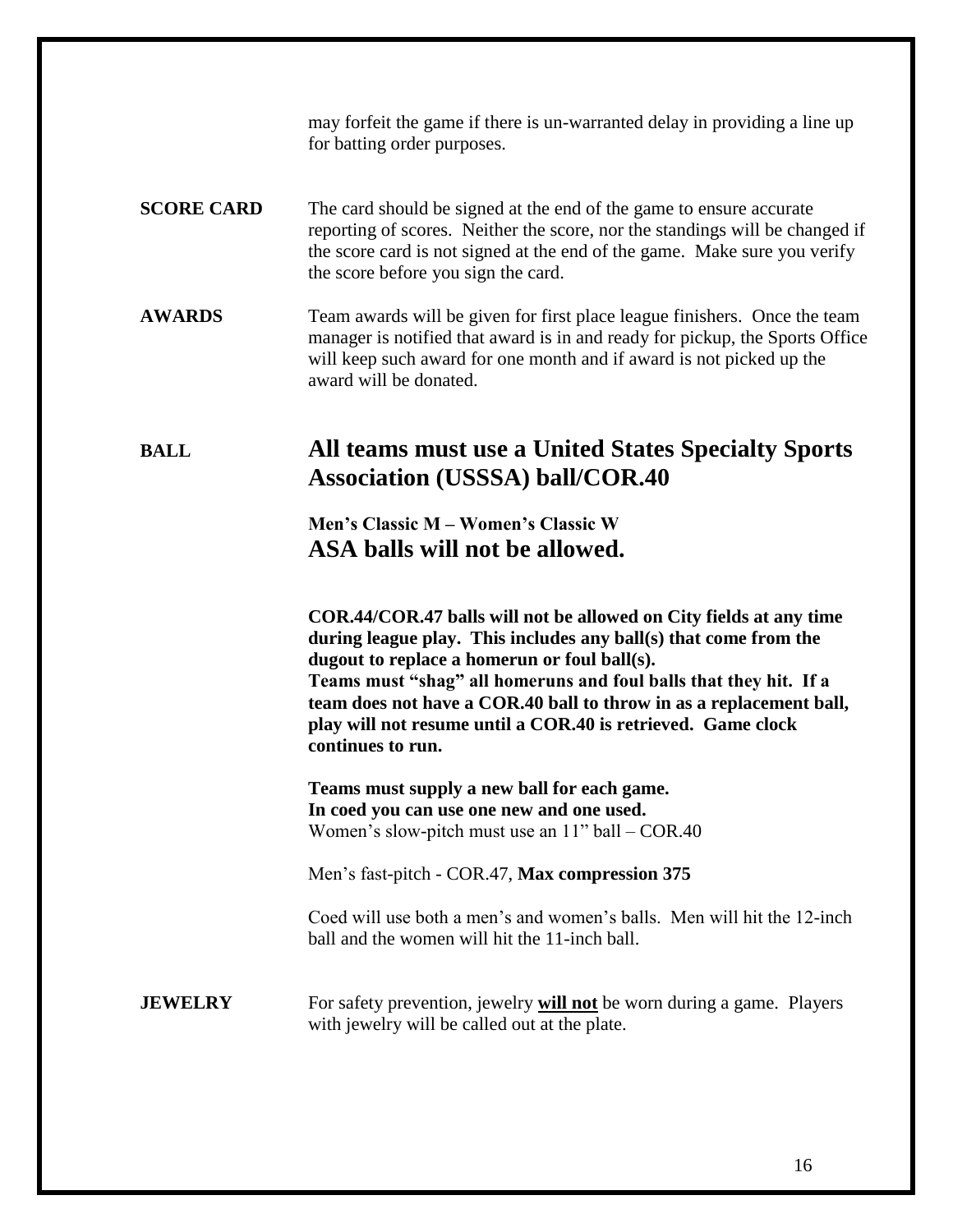### **DUGOUTS** All participants shall not be outside the dugout. Children are not allowed in dugouts. Only uniform players and an official scorekeeper are allowed in dugouts during games. **Participants not in the dugout may be ejected.**

### **MUSIC** The playing of music/sound effects during a game, in the dugout **SOUND EFFECTS** or spectator area is not allowed. **RAINOUTS/CANCELLATIONS**

In an effort to better serve you, the City of Albuquerque, Sports Section has a system in place for game rain outs/cancellations. Team managers/participants will have the opportunity to call the City of Albuquerque's, **768-GAME (4263) number** and obtain information pertaining to rain outs, game cancellations, and any other information that will affect league play. Please use this opportunity to get the status of your playing field on your night of play. Rain outs, game cancellations will not be posted until field conditions have been obtained.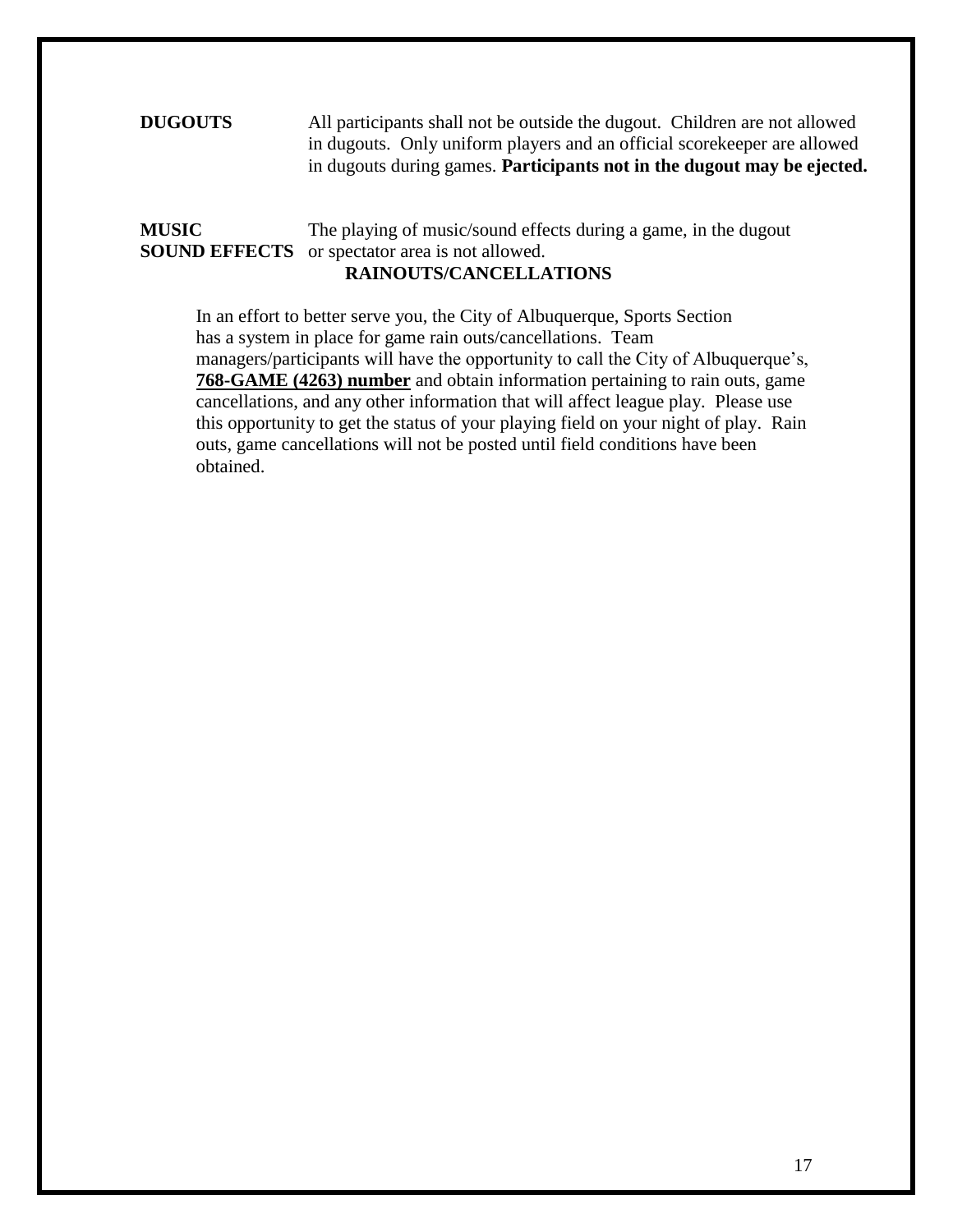### **CITY OF ALBUQUERQUE- PARKS AND RECREATION PARTICIPANT CODE OF CONDUCT**

**The City Sports Program has adopted the following "Participant Code of Conduct." Each rule will be STRICTLY enforced each season. No Exceptions. It's the manager's responsibility to ensure each participant knows, and adheres to these rules.** 

**1. NO PARTICIPANT SHALL:** At any time lay a hand upon, shove, strike or threaten an official. Officials are required to immediately suspend participant from further play, and report such participant to the League Director. Such participant shall remain suspended until his/her case has been considered.

**MINIMUM PENALTY:** Suspension of one year from the point of detection.

**MAXIMUM PENALTY:** Placed on suspension for life and/or assault charges filed.

- **2. NO PARTICIPANT SHALL:** Refuse to abide by official's decisions. Officials are required to immediately suspend participant from further play, and report such participant to the League Director. Such participant shall remain suspended until his/her case has been considered.
- **3. NO PARTICIPANT SHALL:** Be guilty of objectionable demonstration of dissent at an official's decision. Only one representative, who must be designated at pre-game, shall be allowed to have any verbal contact with the officials. **MINIMUM PENALTY:** Warning by officials.

**MAXIMUM PENALTY:** Removal from the game.

- **4. NO PARTICIPANT SHALL:** Discuss with an official in any manner, the decision reached by such official, except the manager or captain. **MINIMUM PENALTY:** Warning by officials. **MAXIMUM PENALTY:** Removal from the game.
- **5. NO PARTICIPANT SHALL:** Be guilty of using unnecessarily rough tactics (in the play of game) against the body, or person, of an opposing participant. Officials are required to report such participant to the League Director. **MINIMUM PENALTY:** Warning by officials.

**MAXIMUM PENALTY:** Removal from the game.

- **6. NO PARTICIPANT SHALL:** Be guilty of physical attack as an aggressor upon any participant, official, field supervisor or spectator. Officials are required to immediately suspend participant from further play and report such participant to the League Director. Participant will remain suspended until his/her case has been considered. **MINIMUM PENALTY:** Suspension of one year from the point of detection. **MAXIMUM PENALTY:** Suspension for life and/or assault charges filed.
- **7. NO PARTICIPANT SHALL:** Be guilty of an abusive verbal attack upon any participant, official, field supervisor or spectator. Officials are required to immediately suspend participant from further participation and report such participant to the League Director. Participant shall remain suspended until his/her case has been considered.